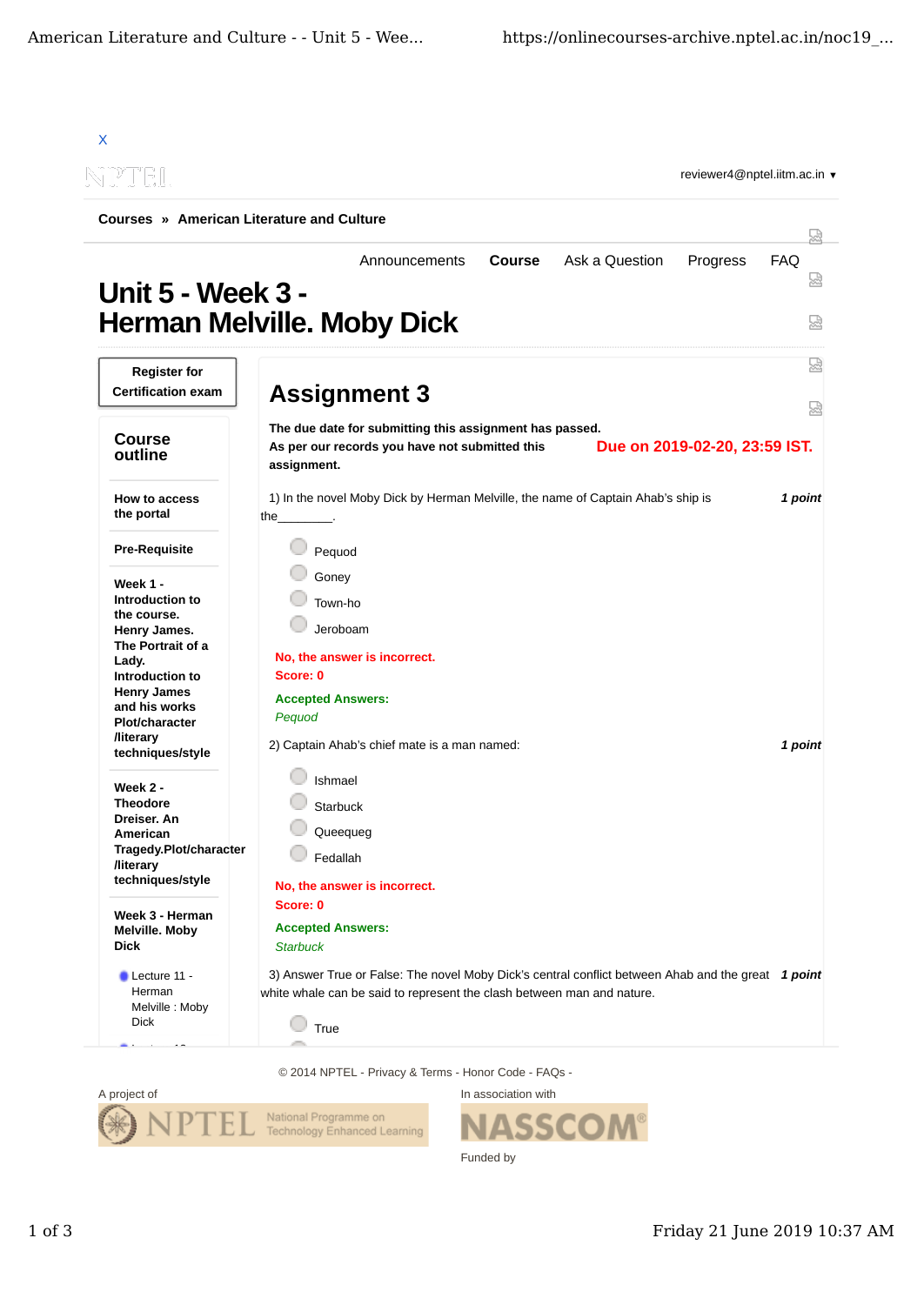## American Literature and Culture - - Unit 5 - Wee...

| $\blacksquare$ Lecture 13a -<br>Short Story       | that the novel was very original for its time, and there was no semblance of intertextuality or collage<br>ce De happening. Therefore it can be called a ________ text. |
|---------------------------------------------------|-------------------------------------------------------------------------------------------------------------------------------------------------------------------------|
| Lecture 13b -                                     | Postmodernist                                                                                                                                                           |
| Flannery<br>O'Connor: A                           | Modernist                                                                                                                                                               |
| brief overview                                    |                                                                                                                                                                         |
| Quiz :                                            | Romantic                                                                                                                                                                |
| Assignment 3                                      | None of the above                                                                                                                                                       |
| $\blacksquare$ Week - 3                           | No, the answer is incorrect.                                                                                                                                            |
| Feedback Form                                     | Score: 0                                                                                                                                                                |
| Week 4 -                                          | <b>Accepted Answers:</b>                                                                                                                                                |
| "Flannery                                         | <b>Modernist</b>                                                                                                                                                        |
| O'Connor.                                         | 5) After a close reading of the text, it can be said that at one level Moby Dick happens to be a 1 point                                                                |
| "Good Country<br>People."/ Ernest                 |                                                                                                                                                                         |
| Hemingway. The                                    |                                                                                                                                                                         |
| Sun Also<br>RisesPlot/character                   | deeply religious and spiritual novel                                                                                                                                    |
| <b>/literary</b>                                  | novel about apathy and spiritual degeneration                                                                                                                           |
| techniques/style                                  | novel about America's immorality and corruption                                                                                                                         |
| Week 5 -                                          | novel highlighting the lives of the upper classes                                                                                                                       |
| American                                          | No, the answer is incorrect.                                                                                                                                            |
| Romanticism<br>Edgar Allan Poe.                   | Score: 0                                                                                                                                                                |
| "Annabel Lee" /                                   | <b>Accepted Answers:</b>                                                                                                                                                |
| Lillian Hellman.                                  | deeply religious and spiritual novel                                                                                                                                    |
| The Children's<br>HourPlot/character              |                                                                                                                                                                         |
| <b>/literary</b>                                  | 6) Flannery O'Connor's "The Geranium", "The Artificial Nigger" and "Judgement Day" are<br>1 point                                                                       |
| techniques/style                                  | stories dealing with __________.                                                                                                                                        |
| Week - 6 - Arthur                                 | racial tension                                                                                                                                                          |
| Miller. A View                                    | the hollowness of the American Dream                                                                                                                                    |
| from the                                          |                                                                                                                                                                         |
| Bridge.Plot/character<br><b>/literary</b>         | the disillusionment faced by returning War veterans                                                                                                                     |
| techniques/style                                  | None of the above                                                                                                                                                       |
|                                                   | No, the answer is incorrect.                                                                                                                                            |
| Week 7 - Eugene<br>O'Neill. Desire                | Score: 0                                                                                                                                                                |
| under the                                         | <b>Accepted Answers:</b>                                                                                                                                                |
| <b>Elms.Introduction</b><br>to Eugene             | racial tension                                                                                                                                                          |
| O'Neill and his                                   | 7) Flannery O'Connor is known in America for her tales of and macabre.<br>1 point                                                                                       |
| worksPlot/character                               |                                                                                                                                                                         |
| <b><i><u>Iliterary</u></i></b><br>techniques/styl | romance                                                                                                                                                                 |
|                                                   | grotesque                                                                                                                                                               |
| Week 8 - Edith                                    | passion                                                                                                                                                                 |
| <b>Wharton. The</b><br>Age of                     | obsession                                                                                                                                                               |
| Innocence.                                        |                                                                                                                                                                         |
| <b>Plot/character</b>                             | No, the answer is incorrect.                                                                                                                                            |
| <b>/literary</b><br>techniques/style              | Score: 0                                                                                                                                                                |
|                                                   | <b>Accepted Answers:</b>                                                                                                                                                |
| Week 9 - Edith                                    | grotesque                                                                                                                                                               |
| Wharton. The<br>Age of                            | 8) In O'Connor's fiction we see a preoccupation with the __________ figure.<br>1 point                                                                                  |
| Innocence.                                        | Christ                                                                                                                                                                  |
| Week 10 - Edith                                   |                                                                                                                                                                         |
|                                                   | Monstrous                                                                                                                                                               |
| Wharton. The                                      | Heroic                                                                                                                                                                  |